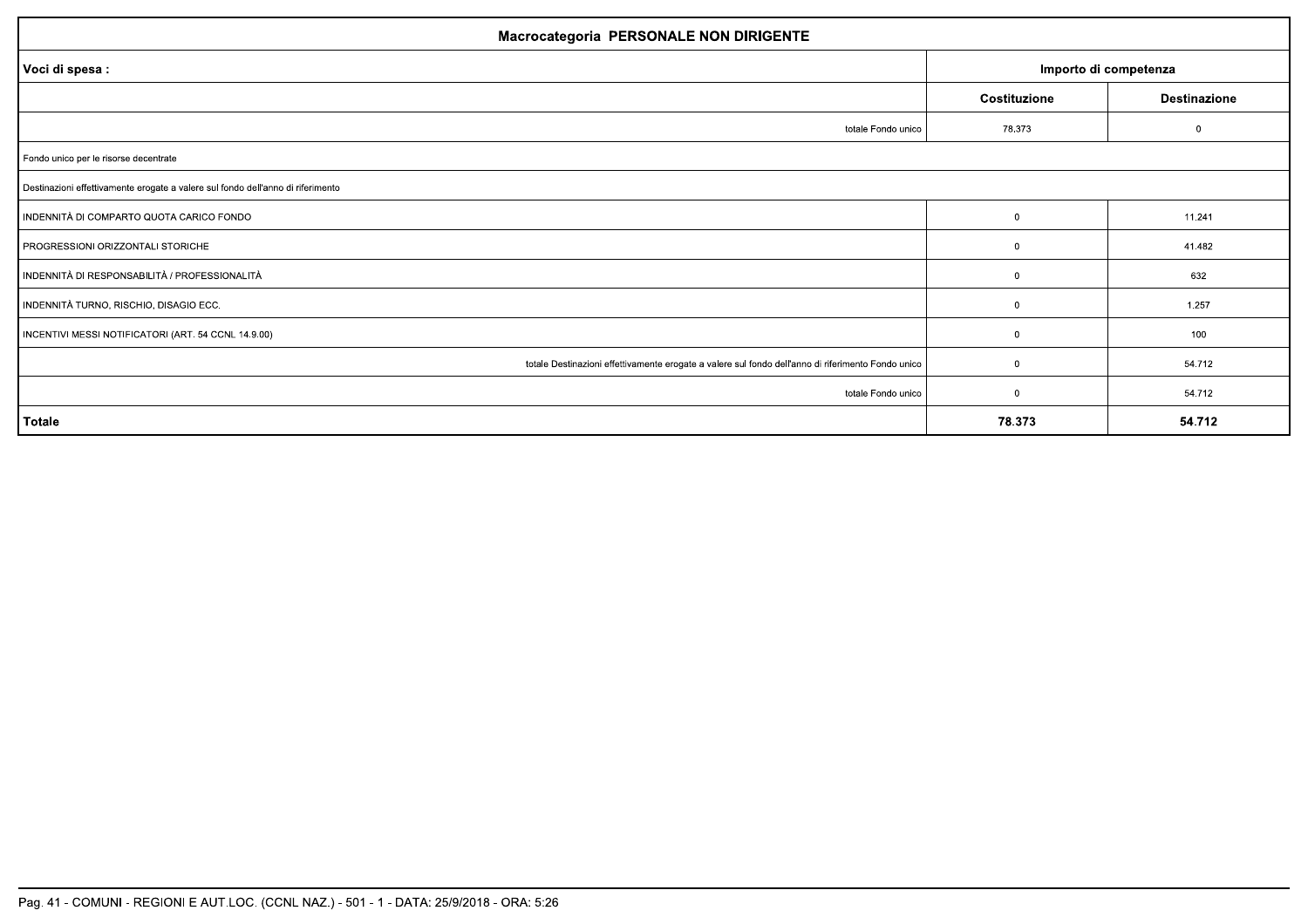## **SICI**

## Monitoraggio della contrattazione integrativa

|  | Macrocategoria PERSONALE NON DIRIGENTE |
|--|----------------------------------------|
|--|----------------------------------------|

| IFONDO RELATIVO ALL'ANNO DI RILEVAZIONE / TEMPISTICA DELLA C.I.                                                                                                                                                                                                 |            |
|-----------------------------------------------------------------------------------------------------------------------------------------------------------------------------------------------------------------------------------------------------------------|------------|
| 172 L'amministrazione, alla data di compilazione/rettifica della presente scheda, ha contezza formale e certificata dall'organo di controllo del limite di spesa rappresentato dal fondo/i per la<br>contrattazione integrativa dell'anno di rilevazione (S/N)? | SI         |
| 207 È prevista una certificazione disgiunta per le risorse (costituzione) e per gli impieghi (contratto integrativo) secondo quanto raccomandato dalla circolare RGS n. 25/2012 (S/N)?                                                                          | NO.        |
| [353 Data di certificazione della sola costituzione del fondo/i specificamente riferita all'anno di rilevazione, da indicare solo in assenza di certificazione del contratto inttegrativo (art. 40-bis, c.1 del<br>Digs 165/2001)                               |            |
| 354 Data di certificazione del solo contratto integrativo economico specificamente riferito al fondo/i dell'anno di rilevazione, sulla base di certificazione costituzione fondo effettuata in precedenza<br>cart. 40-bis. c.1 del Dlgs 165/2001)               |            |
| 355 Data di certificazione congiunta della costituzione del fondo e del contratto integrativo economico specificamente riferito al fondo/i dell'anno di rilevazione (art. 40-bis, c.1 del Dlgs 165/2001)                                                        | 21-12-2017 |
| 195 Annualità di ritardo nella certificazione del fondo/i contrattazione integrativa alla compilazione/rettifica della presente scheda (0=almeno costituzione fondo/i anno rilevazione certif.; 1=almeno<br>costituzione fondo/i anno precedente certif. ecc.)  |            |
| <b>RISPETTO DI SPECIFICI LIMITI DI LEGGE ALLA C.I.</b>                                                                                                                                                                                                          |            |
| 157 Importo della decurtazione permanente ai sensi dell'art. 1, c. 456 della L. 147/2013 apportata al fondo/i dell'anno corrente                                                                                                                                |            |
| 356 Importo del fondo/i anno 2016 come certificato dall'organo di controllo in sede di validazione fondo/i 2016                                                                                                                                                 | 83053      |
| 357 Importo del limite 2016 come certificato dall'organo di controllo in sede di validazione del fondo/i dell'anno corrente                                                                                                                                     | 75701      |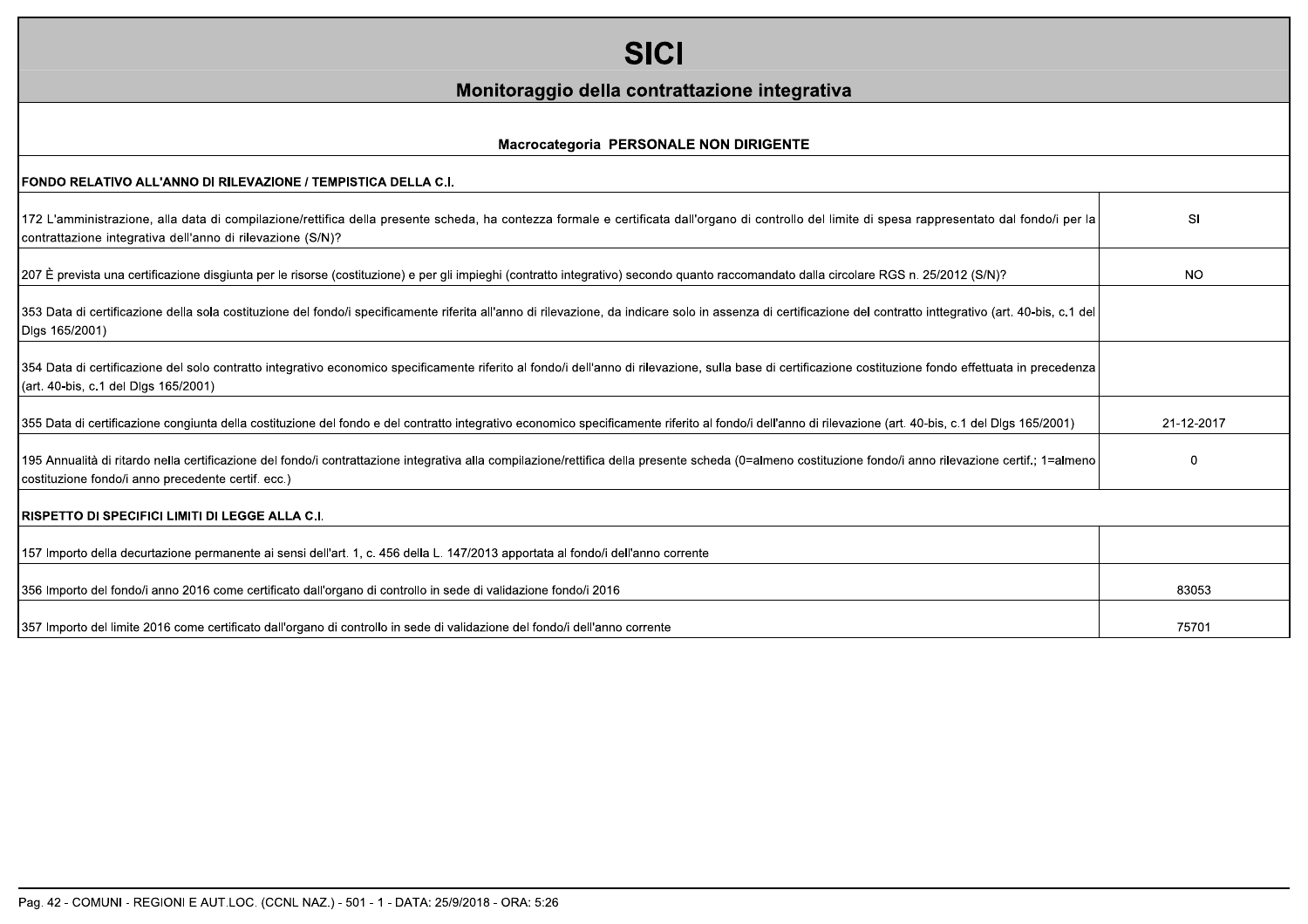| 263 (eventuale) Importo della decurtazione al fondo/i dell'anno corrente per il recupero delle risorse erogate in eccesso ai sensi dell'art. 40, c. 3-quinquies del Dlgs 165/2001    |              |
|--------------------------------------------------------------------------------------------------------------------------------------------------------------------------------------|--------------|
| 264 (eventuale) Importo della decurtazione al fondo dell'anno corrente per il recupero delle risorse erogate in eccesso ai sensi dell'art. 4, c. 1 del DL 16/2014                    |              |
| 265 (eventuale) Importo del co-finanziamento al recupero riferito alla annualità corrente del recupero di risorse in eccesso ai sensi dell'art. 4, c. 2 del DL 16/2014               |              |
| <b>ORGANIZZAZIONE E INCARICHI</b>                                                                                                                                                    |              |
| 112 Numero totale delle posizioni organizzative ai sensi dell'art. 8, c. 1 del Ccnl 31.3.1999 previste nell'ordinamento                                                              | 4            |
| 145 Numero di posizioni organizzative effettivamente coperte alla data del 31.12 dell'anno di rilevazione per la fascia più elevata                                                  |              |
| 160 Numero di posizioni organizzative effettivamente coperte alla data del 31.12 dell'anno di rilevazione per la fascia meno elevata                                                 |              |
| 154 Numero di posizioni organizzative effettivamente coperte alla data del 31.12 dell'anno di rilevazione per le restanti fasce                                                      |              |
| 136 Valore unitario su base annua della retribuzione di posizione previsto per la fascia più elevata                                                                                 | 8000         |
| 179 Valore unitario su base annua della retribuzione di posizione previsto per la fascia meno elevata                                                                                | 6454         |
| 161 Valore unitario su base annua della retribuzione di posizione previsto per le restanti fasce (valore medio)                                                                      | 6456         |
| 169 Numero complessivo di incarichi di specifica responsabilità ai sensi dell'art. 17, c. 2, lett. f) del Ccnl 1.4.1999 in essere al 31.12 dell'anno di rilevazione                  | $\mathbf{0}$ |
| PROGRESSIONI ECONOMICHE ORIZZONTALI A VALERE SUL FONDO DELL'ANNO DI RILEVAZIONE                                                                                                      |              |
| 168 E' stata verificata la sussistenza del requisito di cui all'art. 9, c. 1 del Ccnl 11.4.2008 ai fini delle PEO secondo la disciplina di cui all'art. 5 del Ccnl 31.3.1999 (S/N) ? |              |
| 111 Numero dei dipendenti che hanno concorso alle procedure per le PEO a valere sul fondo dell'anno di rilevazione                                                                   |              |